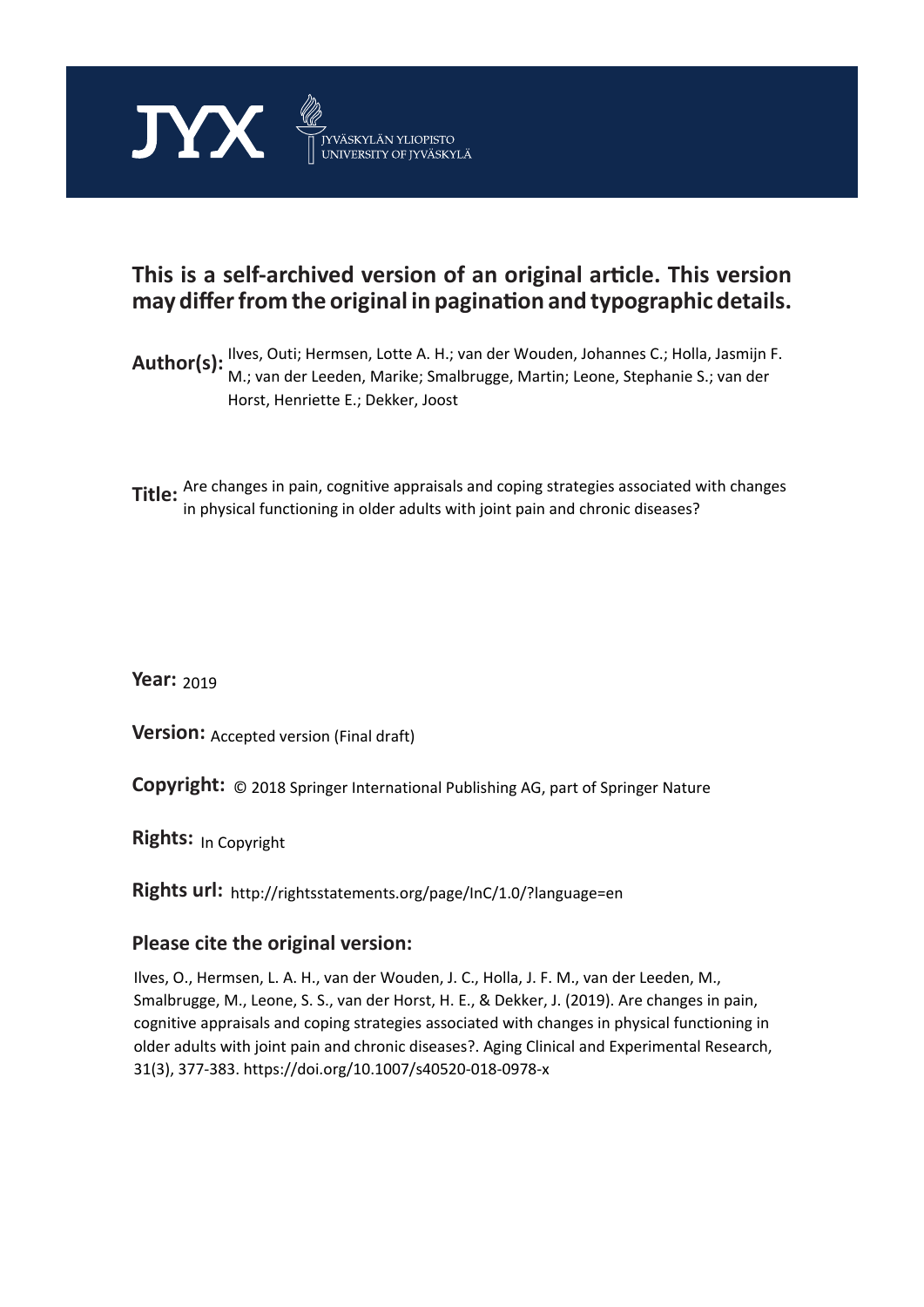## **Are changes in pain, cognitive appraisals and coping strategies associated with changes in physical functioning in older adults with joint pain and chronic diseases?**

Outi E. Ilves (MSc)<sup>1</sup>, Lotte A.H. Hermsen (PhD)<sup>2</sup>, Johannes C. van der Wouden (PhD, MD)<sup>2</sup>, Jasmijn F.M. Holla (PhD)<sup>3</sup>, Marike van der Leeden (PhD)<sup>3</sup>, Martin Smalbrugge (PhD)<sup>2</sup>, Stephanie S. Leone (PhD)<sup>2</sup>, Henriette E. van der Horst (PhD, MD)<sup>2</sup>, Joost Dekker (PhD)<sup>2,4</sup>.

## **Affiliations:**

1) Faculty of Sport and Health Sciences, University of Jyvaskyla, Finland 2) Department of Rehabilitation Medicine, VU University Medical Center Amsterdam, **Netherlands** 

3) Department of Rehabilitation Research, Reade, Centre of Rehabilitation and Rheumatology, Amsterdam, Netherlands

4) Department of Psychiatry, VU University Medical Center Amsterdam, Netherlands

## **E-mail addresses:**

Ilves, Outi: outi.e.ilves@jyu.fi Dekker, Joost: J.Dekker@vumc.nl Hermsen, Lotte: [LHermsen@zinl.nl](mailto:LHermsen@zinl.nl) van der Leeden, Marike: m.vd.leeden@reade.nl van der Wouden, Johannes: i.vanderwouden@vumc.nl Holla Jasmin: j.holla@reade.nl Smalbrugge, Martin: m.smalbrugge@vumc.nl Stephanie Leone: SLeone@trimbos.nl van der Horst, Henriette: he.vanderhorst@vumc.nl

## **Corresponding author:**

Outi Ilves MSc, PT E-mail: [outi.e.ilves@jyu.fi](mailto:outi.e.ilves@jyu.fi) GSM: +358 40805 4946 University of Jyvaskyla Faculty of Sport and Health Sciences P.O. Box 35 FIN-40014 University of Jyvaskyla Orcid: 0000-0002-3533-5594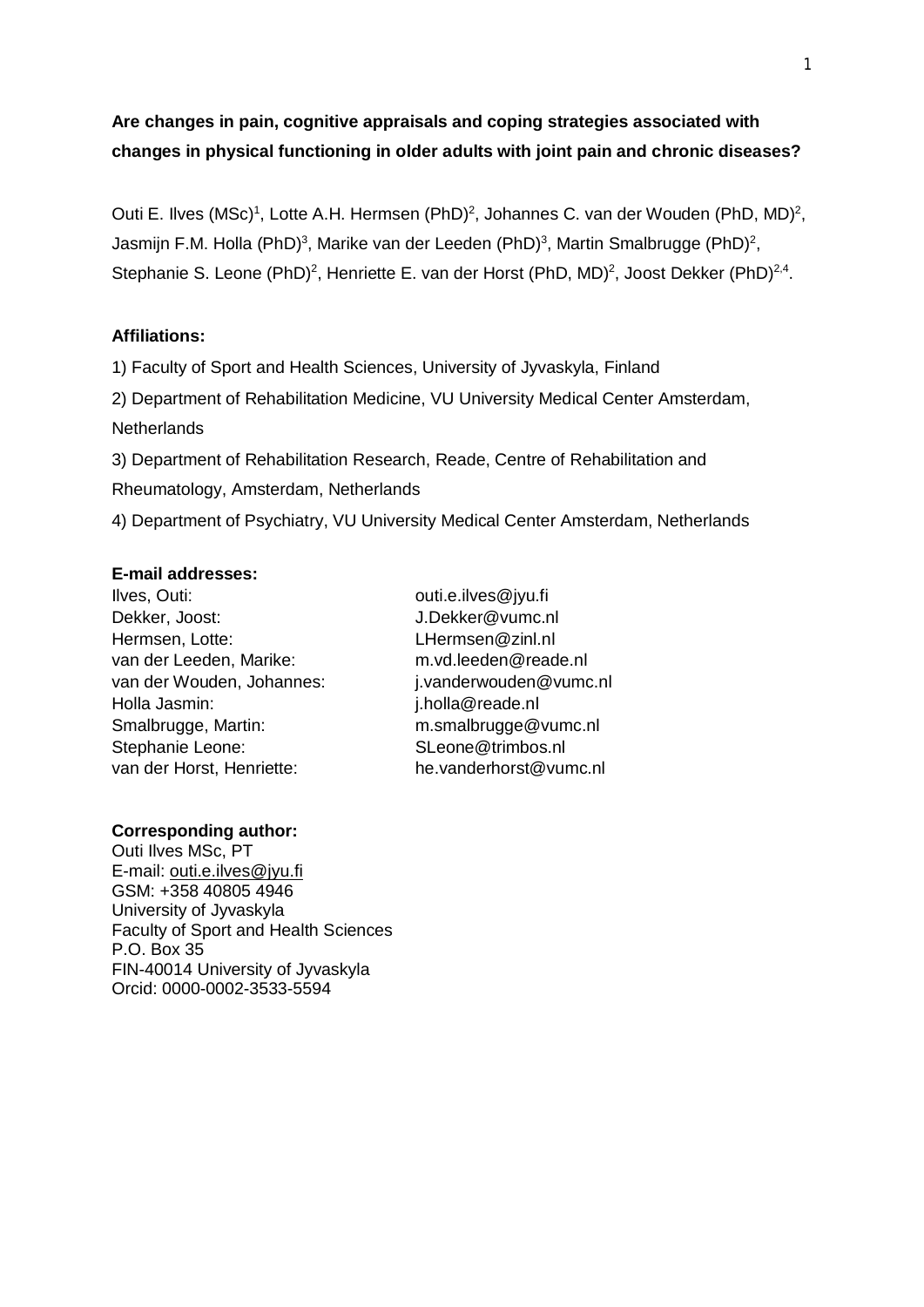#### **ABSTRACT**

**Background**: As the population ages, the number of people with chronic diseases increases. Frequently, older people suffer from joint pain together with other chronic diseases, which can lead to decreased physical functioning.

**Aims:** To investigate the associations of the changes in cognitive appraisals, coping strategies and pain with the change in physical functioning in older people, who have chronic pain and chronic diseases.

**Methods:** Elderly persons (n=407, mean age 77 years, and 62% female), with self-reported joint pain and at least two chronic diseases, filled in questionnaires about cognitive appraisals, coping strategies, pain intensity and physical functioning at baseline, at 6-month and 18-month follow-ups. The associations of change in physical functioning with changes in cognitive appraisals, coping strategies and pain were modelled using generalized estimating equations (GEE).

**Results:** Increase in pain, in negative thinking about the consequences of pain, and in activity avoidance and decrease in self-efficacy beliefs were associated with a decline in physical functioning.

**Discussion**: Observed mean changes were small but large inter-individual variability was seen. This shows that cognitive appraisals and coping strategies are malleable. Statistical model of change clarifies the direction of longitudinal associations.

**Conclusions:** The longitudinal findings suggest that joint pain, cognitive appraisals and coping strategies may determine physical functioning in older people who have chronic pain and comorbidity.

Keywords: Physical functioning, coping strategies, cognitive appraisals, pain, older adults, chronic diseases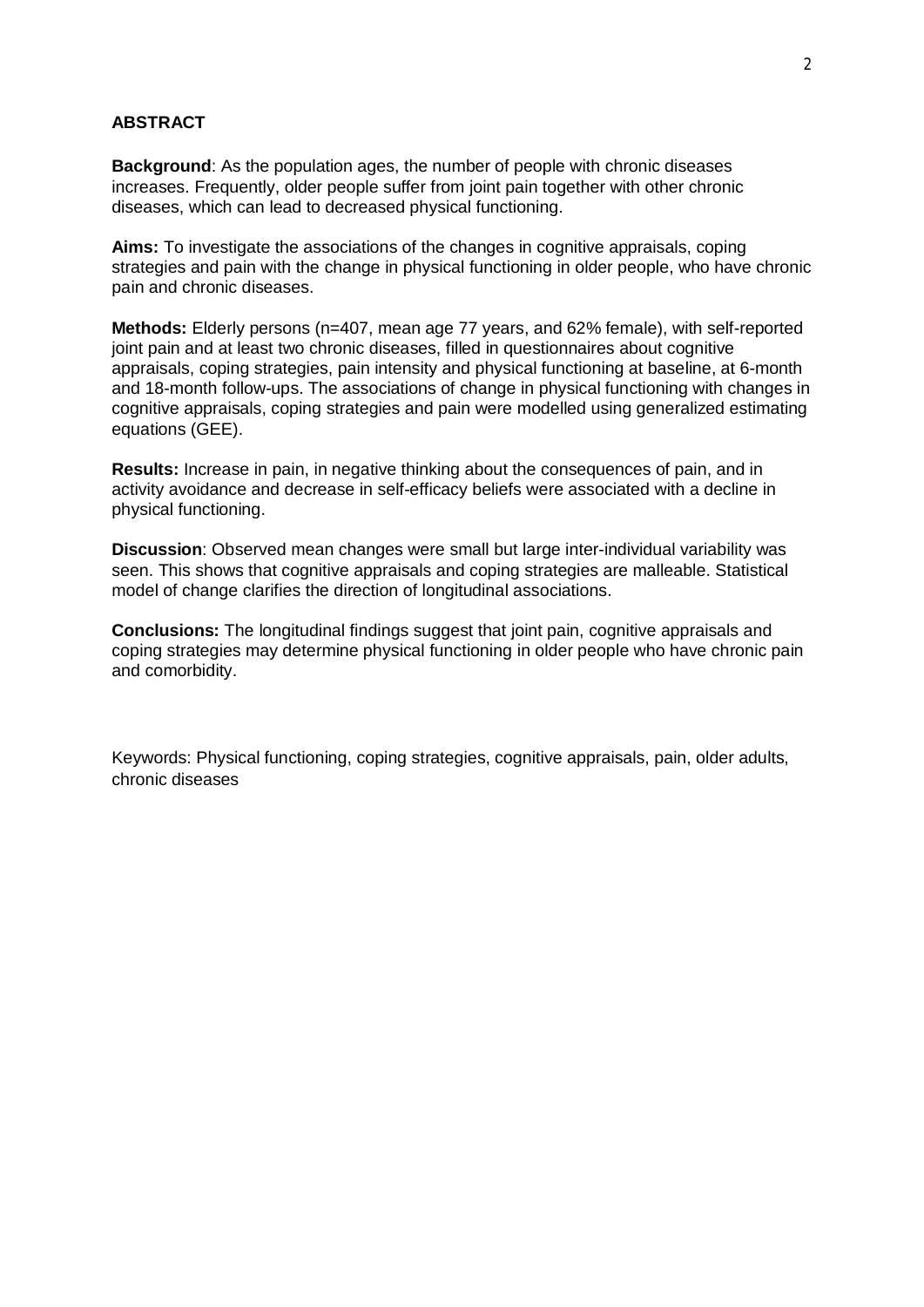#### **INTRODUCTION**

As the population ages, the number of people with chronic diseases increases. It is also common that older adults have many chronic diseases at the same time [1, 2]. Frequently, they suffer from musculoskeletal diseases, which together with other chronic diseases can lead to mobility limitations and disability [1, 3-5]. Even though some manage well in their daily living regardless of their pain or medical condition, Australian study shows that chronic pain interferes with physical functioning in a notable proportion (17%) of older persons after aged care rehabilitation [1].

The adjustment process to a chronic disease or pain is a dynamic process across multiple life domains and the course of the disease [6]. Cognitive appraisals and coping strategies are considered as important determinants of the outcome of the adjustment to a stress or illness [6]. Cognitive appraisals can be understood as a chain of cognitive reactions and feelings caused by a stress factor [7]. Cognitive appraisals represent the subjective meaning and significance of the stress (i.e. morbidity and pain), while coping is defined as the effortrequiring attempt to adapt and deal with the stress [7]. Successful outcome of the adjustment process can be understood as mastery of the disease-related adaptive tasks, leading to good functional status, good self-perceived quality of life, and low negative affect [6].

Salient associations of cognitive appraisals and coping strategies with physical functioning have been found. Especially self-efficacy beliefs, catastrophizing, activity avoidance and fear of movement have strong associations with physical functioning [8-20]. Also in numerous previous cross-sectional studies, pain catastrophizing has been found to be associated with poor physical functioning in patients with joint pain [21-23].

Thus far, coping strategies are considered to be rather stable characteristics. Recently published research on older adults with osteoarthritis suggests that utilization of coping strategies is actually malleable, and the preferred strategy may change over time [24]. In a two-year follow-up period, the use of refocusing, problem-solving, and wishful thinking increased and the use of stoicism and emotion-focused coping decreased [24]. These changes were predictive of endpoint disability level at two years follow-up [24].

In line with these findings, we hypothesize that (i) negative changes in cognitive appraisals and coping strategies and (ii) an increase in pain intensity are associated with deterioration in physical functioning. To the best of our knowledge, there are no studies on how change in pain-related cognitive appraisals and change in coping strategies affect change in physical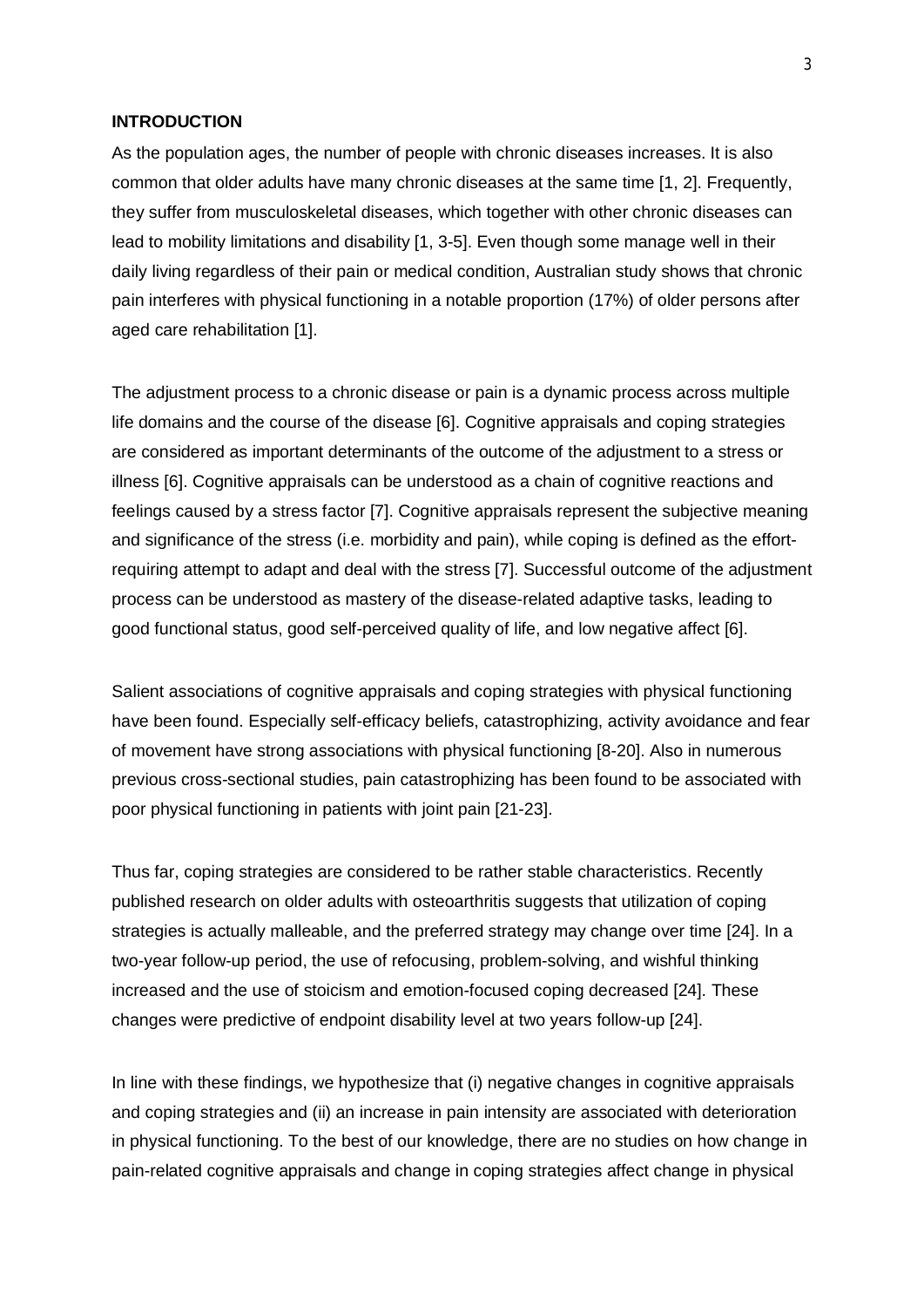functioning in older adults with multiple chronic diseases. Therefore, the aim of this study was to explore the longitudinal associations of change in cognitive appraisals, coping strategies, and pain with the change in physical functioning during 18-month follow-up in older people with chronic joint pain and comorbidity.

#### **MATERIAL AND METHODS**

#### **Participants**

We used data from a prospective cohort study on functioning in older adults, including 407 participants with joint pain and co-morbidity [25]. Participants were recruited from 22 general practices (GP) in the Amsterdam area, The Netherlands. The eligibility criteria of the study were: age of 65 or older, with two or more chronic diseases, and reporting joint pain in a screening questionnaire on most days during the past month, in at least one of eight joint pain sites: neck, back, shoulder, elbow, wrist/hand, hip, knee and ankle/foot. Patients were excluded if they lived in a nursing home, had cognitive impairment, life threatening illness or insufficient knowledge of Dutch language. The recruitment process took place in three steps. First, eligible patients over 65 years and having at least two chronic diseases were identified from the GP electronic records. Second, the general practitioner was asked whether the chronic diseases were still up to date and active. In the third phase the selected patients received the screening questionnaire for joint pain. Only respondents with joint pain on the most days, and being able to make a measurement appointment, were included in the study. Data were collected at baseline and at 6-, 12- and 18-month follow-ups.

#### **Outcome measures**

Physical functioning was measured by the RAND-36 PF subscale (questionnaire), which consists of ten activities [26]. Each activity item was scored on an ordinal 3-point scale (severe, some, no limitations), summed into scale scores and transformed to 0-100 scores, where a lower score is indicating more severe limitations in the physical functioning.

Pain intensity was measured by the Chronic Pain Grade (CPG), where the mean score was calculated from the average, worst and present pain on a 0-100 rating scale [27]. The higher the score is, the worse the pain. Five main cognitive appraisals related to pain were measured using different measurement tools. The Brief Illness Perceptions Questionnaire (B-IPQ) was used to measure "concerns about pain" - worries because of the joint pain;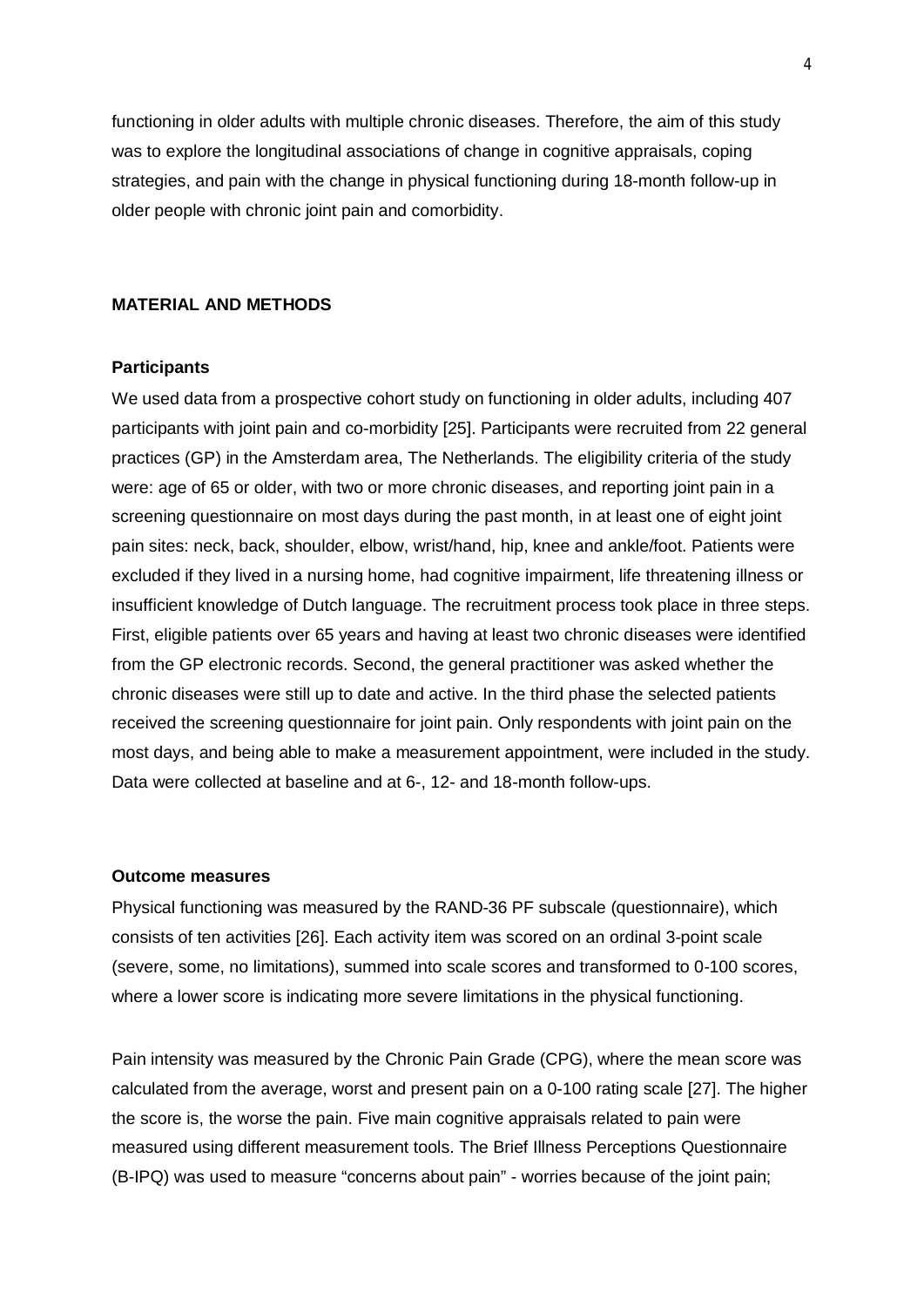"consequences of the pain" - expected outcome of illness (i.e. joint pain); "emotional representations" – anger, fear and distress because of joint pain [28]. The short form of the 6-item Arthritis Self-Efficacy Scale [29] was used to measure the fourth appraisal "selfefficacy beliefs", which means the self-confidence in one's own possibilities to succeed with a task. Each ASES item was scored 1-10. We used a summated score over the six items; the summated score range is therefore 6-60, a higher score indicating better perceived selfefficacy. In our own exploratory factor analysis, we found high factor loadings in these 6 items and evidence for a one factor model (unpublished work). The fifth appraisal, "pain catastrophizing" was measured by two items of the Short Form of Coping Strategy Questionnaire (CSQ) [30]. The coping strategies "ignoring pain", "positive self-statement" (meaning the positive and self-encouraging attitude towards activities, regardless of the pain), and "increasing activity levels" were also measured by CSQ, two items per strategy (4). The 5-item resting subscale of Pain Coping Inventory (PCI) was used to measure "activity avoidance behavior" [31].

At baseline the number of participants of this study was n=407, at follow-up assessments the number of participants was: n=364 at 6-month, n=337 at 12-month and n=317 at 18-month follow-up. The total drop-out rate was 22%. The most important reasons for dropping out were death or aggravated health condition.

#### **Statistical analyses**

Patient characteristics are presented as means with standard deviations (SD) and counts with percentages. The baseline scores are presented as means with SD. Mean changes between each assessment time point (T0-T1, T1-T2 and T2-T3) are given with 95% confidence intervals (95%CI). The associations between the independent variables (change in pain, in coping strategies, and in cognitive appraisals) and the dependent variable (change in physical functioning) in the corresponding time periods were analyzed by generalized estimating equations (GEE), a longitudinal regression technique. GEE provides regression coefficients that have a combined between-participant and within-participant interpretation. Because our main goal was to investigate the longitudinal associations, a model of change was used, which is a way to remove the between-participant interpretation, leaving only the within – subject interpretation [32]. Changes between two consecutive measurements of both the dependent variable and the independent variables were modelled. To account for the dependency of observations within subjects over time, we used an independent working correlation matrix, which is considered most appropriate for the model of change [32]. GEE analysis was performed with and without adjusting for the time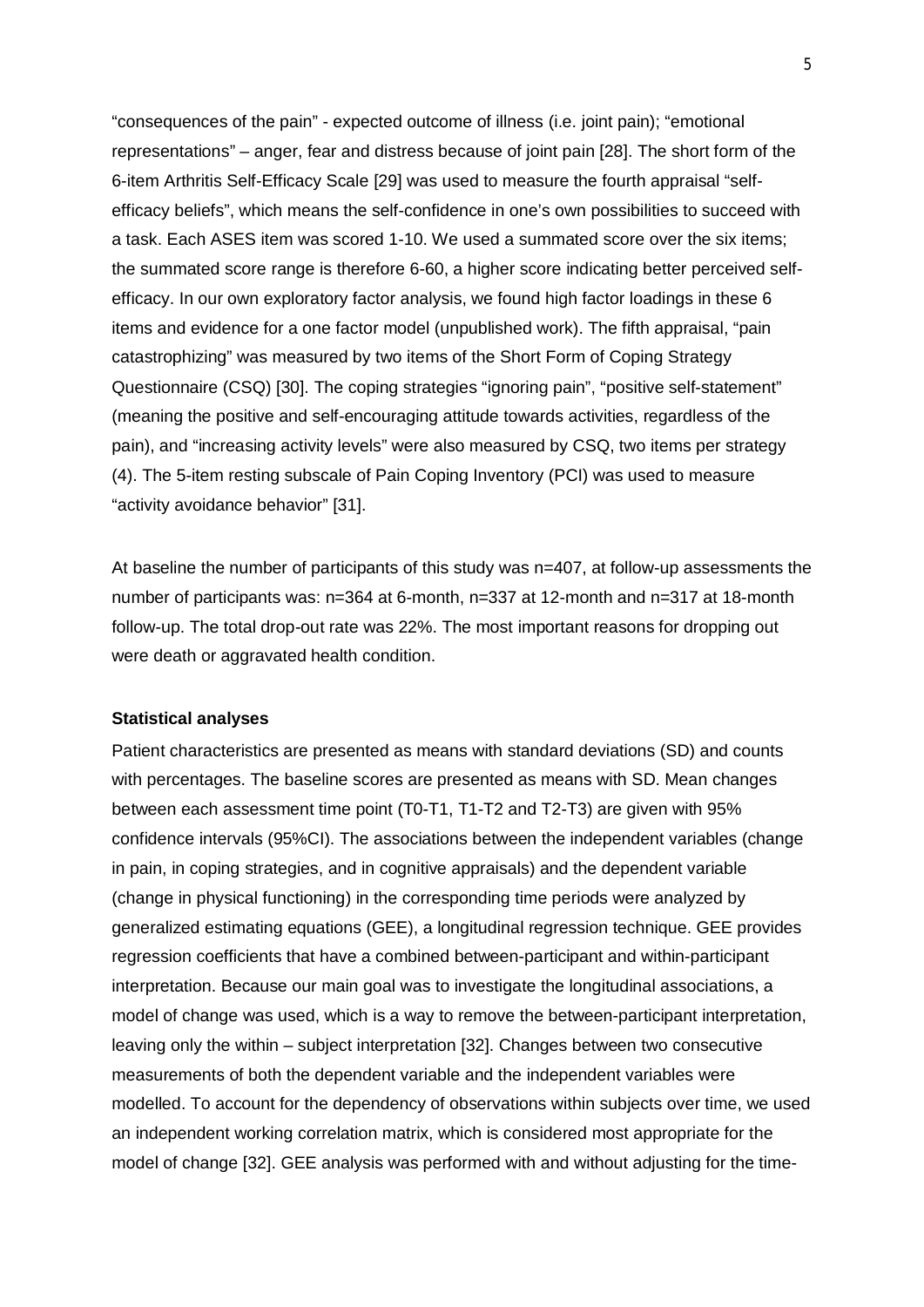independent covariates age and sex. The results are expressed as regression coefficient (B) with 95% CI and as standardized coefficient beta (β). The coefficient of determination (R<sup>2</sup>) was calculated for each model.

#### **Compliance with ethical standards**

The study protocol was approved by the Medical Ethics Committee of the VU University Medical Center (Amsterdam, Netherlands). From all the participants a written informed consent was obtained. The cohort study was funded by the Netherlands Organization for Health Research and Development (ZonMw). Report writing was supported by Mobility Grant of University of Jyväskylä's Science Council (grant allocated to Mrs. Ilves). Authors report no conflicts of interest.

#### **RESULTS**

In total, 407 participants (mean age 77 years, 62% female) were included in this study. Almost half of the participants (48%) had at least three chronic illnesses, from which ischemic heart disease was the most common condition (in 62% of the participants). The most commonly reported worst joint pain sites were lower back (n=109, 27%), knee (n=73, 18%) and wrist (n=61, 15%). Mean changes of all follow-up measures were small and the 95% confidence intervals were rather wide. Nevertheless, we found statistically significant changes. Physical functioning declined between 6-month and 12-month follow-up, while pain intensity and mood related to the pain (emotional representations) improved at the same time. Pain catastrophizing increased between baseline and 6-month follow-up, in later followups it remained at the same level. No statistically significant changes were observed in coping strategies (Table 1).

The longitudinal association of change in pain, cognitive appraisals, and coping strategies with change in physical functioning are presented in table 2 (unadjusted models 1a -3a; adjusted for age and sex models 1b-3b). Increased pain intensity was associated with deterioration in physical functioning (models 1a and b) (B= -0.08, 95%CI -0.14 to -0.01). Increase in thinking about negative consequences of pain was associated with worsening in physical functioning in the unadjusted model 2a (B= -1.10, 95% CI -1.65 to -0.55) and also in the age and sex-adjusted model 2b (B= -1.11, 95%CI -1.66 to -0.56). A decrease in selfefficacy beliefs was associated with deterioration in physical functioning in the unadjusted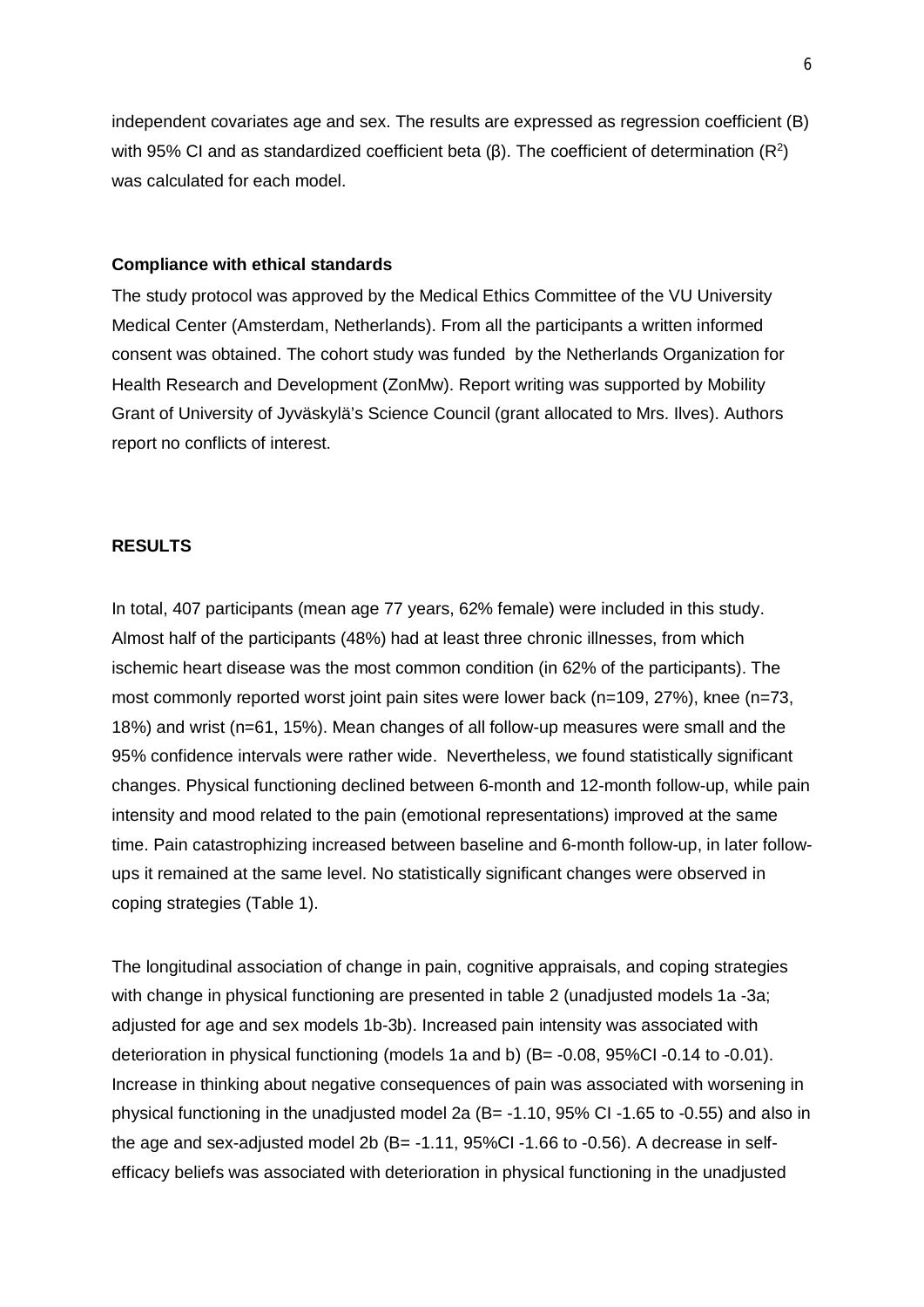and adjusted models ( $B = 0.15$ ,  $95\%$ CI 0.05 to 0.25). An increase in activity avoidance behavior was associated with decline in physical functioning in both unadjusted and adjusted models (3a and 3b), (B= 0.51, 95%CI -0.82 to -0.19). Older age at baseline was associated with decline in physical functioning in all models (Table 2).

The highest standardized regression coefficients (β), indicating the strongest association with decline in physical functioning, were found for the increase in negative thinking about the consequences of the pain (-0.16), increase in activity avoidance behaviour (-0.11) and decline in self-efficacy beliefs (0.10). The coefficients of determination  $(R^2)$  were small: The change in the five cognitive appraisals explained 5% ( $R^2$ =0.05), the change in the four coping strategies explained 1% ( $R^2$ =0.01) and the change in pain intensity explained 1%  $(R<sup>2</sup>=0.01)$  of the variance of the change in physical functioning (Table 2).

When we put all independent variables in the same model,  $R^2$  was 0.05 in both unadjusted and the age- and sex-adjusted models. The only finding different from the results of the models reported above was that there was no statistically significant association between change in pain intensity and change in physical functioning (data not shown).

#### **DISCUSSION**

The aim of this study was to explore the longitudinal associations of changes in cognitive appraisals, coping strategies and perceived pain intensity with self-reported physical functioning. At group level, we found some changes in cognitive appraisals and coping strategies. Further, given the rather wide confidence intervals, there were considerable interindividual differences within those changes. These results support recent findings suggesting that cognitive appraisals and coping strategies remain malleable in later life [24]. Our main findings regarding the associations were that increased pain intensity, negative thoughts about consequences of joint pain, and increased activity avoidance behavior were associated with concurrent decline in physical functioning, and improvement in self-efficacy beliefs was associated with concurrent improvement in physical functioning. The results of this study are in line with several aspects of the theory on adjustment to chronic disease and pain, [6, 7].

It can be challenging to distinguish between catastrophizing and negative perceptions of the consequences of pain. The terms and meanings may overlap, but in general, catastrophizing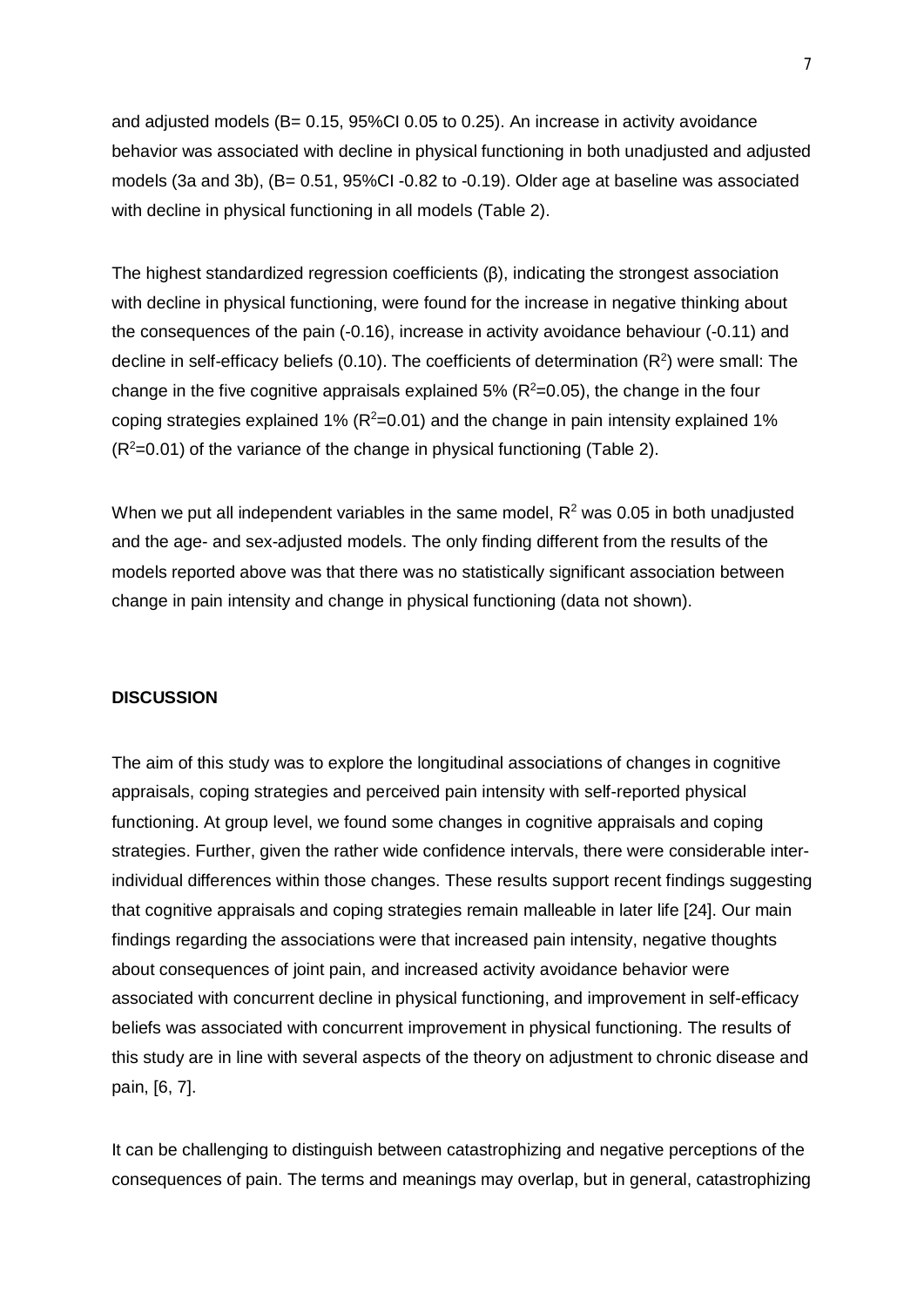can be understood more distorted and exaggerated view of negative consequences. In the present study, increased catastrophizing was not associated with decline in physical functioning, as hypothesized; but increased negative perceptions of the consequences of the pain were associated with decline in physical functioning. In the previous studies, catastrophizing has largely been viewed as an important predictor of the future outcome among low back pain and neck pain patients [20, 33] while the role of negative perceptions was not shown to be that salient.

Interestingly, changes in negative feelings regarding joint pain (emotional representations) were not associated with changes in physical functioning in the present study, while increase in self-efficacy beliefs seemed to lead to improvement in physical functioning. These findings are in accordance with previous theory, that strong efficacy beliefs improves the personal performance [34]. Although our study concerns longitudinal associations and not predictions, a relationship was seen in a study with osteoarthritis patients, where poor self-efficacy beliefs was identified as a strong predictor of disability [35].

Avoiding painful activities is a natural and reasonable reaction when experiencing acute pain, but in patients with chronic pain, fear of movement and activity avoidance behavior, particularly when coupled with pain catastrophizing and hypervigilance, can be construed as maladaptive behavior, restricting normal life [36, 37]. According to previous studies in patients with knee or hip osteoarthritis [38, 39], activity avoidance causes a loss of muscle strength, resulting in more limitations in activities. Our findings support the theory suggested by Holla et al. (2014) that pain-related fear of activities (i.e. fear that physical activities may induce pain or joint damage) could make people avoid certain movements or tasks; and this avoidance of activity exacerbates the decline in physical functioning. In older people this decline could happen even more rapidly.

In a previous study of Hermsen et. al. (2016) using the same data, we investigated how cognitive appraisal and coping strategies at a certain moment in time predict subsequent change in physical functioning (physical function six months later, corrected for the previous score) [8]. The present study looked into the longitudinal association of change scores in concurrent time points: the present study gives new insight into how change in cognitive appraisals, coping and pain are related to change in physical functioning. This approach was chosen based on recent findings showing that coping and appraisals may change over time [24]. To a certain extent, the variables that we found to be associated overlap with the variables that showed significant associations in the previous study [8]. However, there is a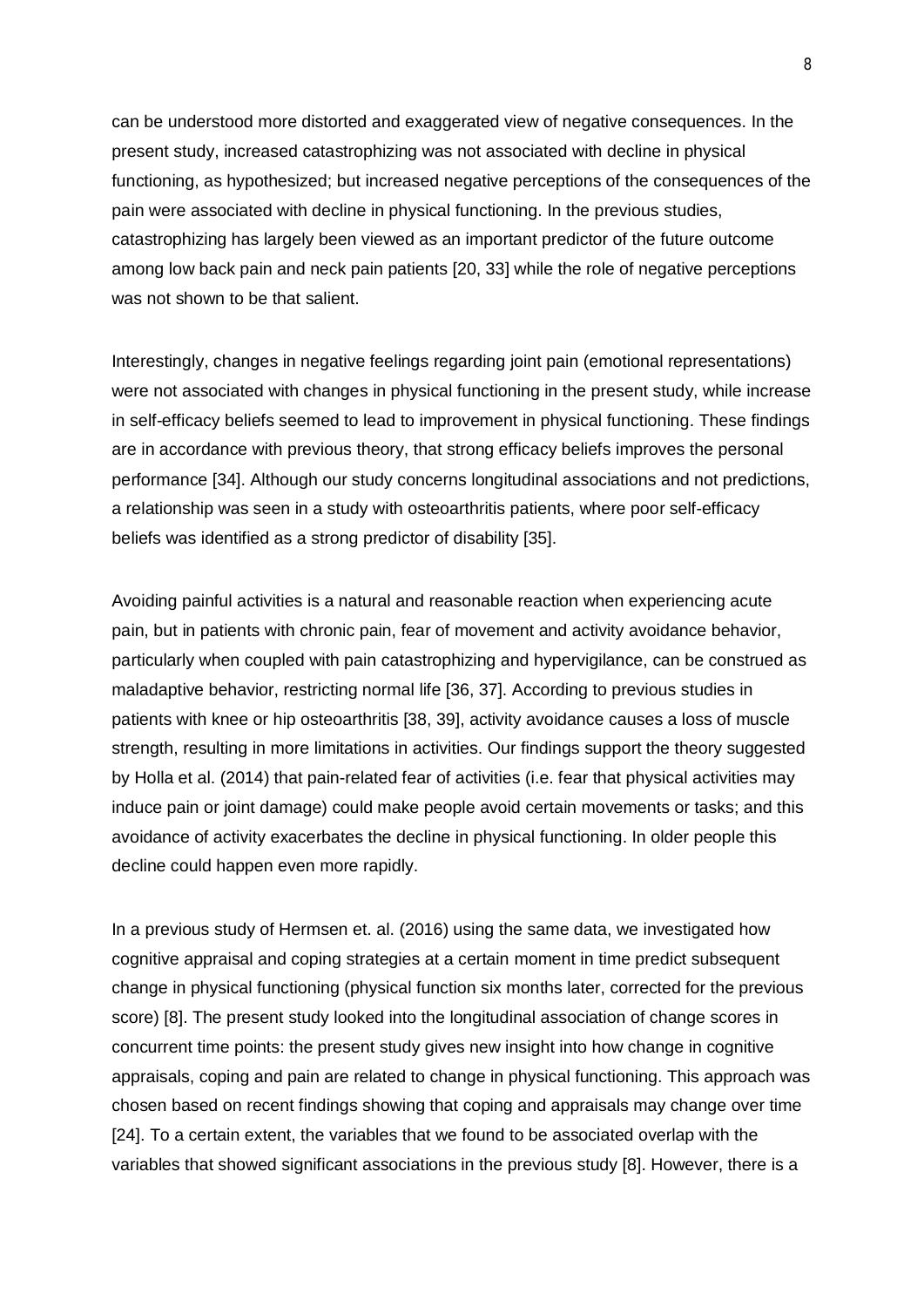fundamental difference in the interpretation of these findings. For example, Hermsen et al. found that an elevated level of activity avoidance predicted a subsequent decrease in physical functioning. We found that an increase in activity avoidance is associated with a decrease in physical functioning. Thus, activity avoidance predicts subsequent worsening of physical functioning [8], and an increase in activity avoidance is associated with a decrease in physical functioning (present study). Activity avoidance induces worsening of physical functioning [8] and if activity avoidance increases it is associated with a further worsening of physical functioning (present study). The present study therefore adds substantially to our understanding of the role of avoidance behavior in physical functioning of older adults with joint pain and co-morbidity. The same applies to consequences of pain and self-efficacy beliefs: pain and low self-efficacy beliefs induce worsening of physical functioning [8] and if pain and low self-efficacy beliefs worsen, this is associated with worsening of physical functioning (present study).

This study has got some limitations and strengths as well. As a limitation, we have to mention that the follow-up time was relatively short, which may have made the average changes in variables rather small. The statistical models used in this study explained small proportions (1-5%) of the variation of the changes in physical functioning. A possible explanation is that the follow-up time was only 18 months. With longer follow-up, larger changes could have occurred. There may also be other factors contributing to changes in physical functioning, which we did not measure. We used only self-report measures in this study. The total drop-out rate was 22%, which is common in a study population consisting of older people. Most drop outs were based on death or deterioration of health. It is possible that loss to follow-up mainly occurred among those participants who had major negative changes in their physical functioning, which could have resulted in rather small changes in the remaining subjects. Nevertheless, the large sample of older adults with chronic diseases, recruited from the primary care setting, can be considered as a strength of this study. We used regression analysis according to a model of change, which enabled us to analyze longitudinal associations at the level of the individual [32].

Our findings suggest a new perspective on deterioration in physical functioning. The findings suggest that changes in joint pain, cognitive appraisals and coping strategies may determine physical functioning in older people who have chronic joint pain and comorbidity. However, further research is needed to establish causal relationships.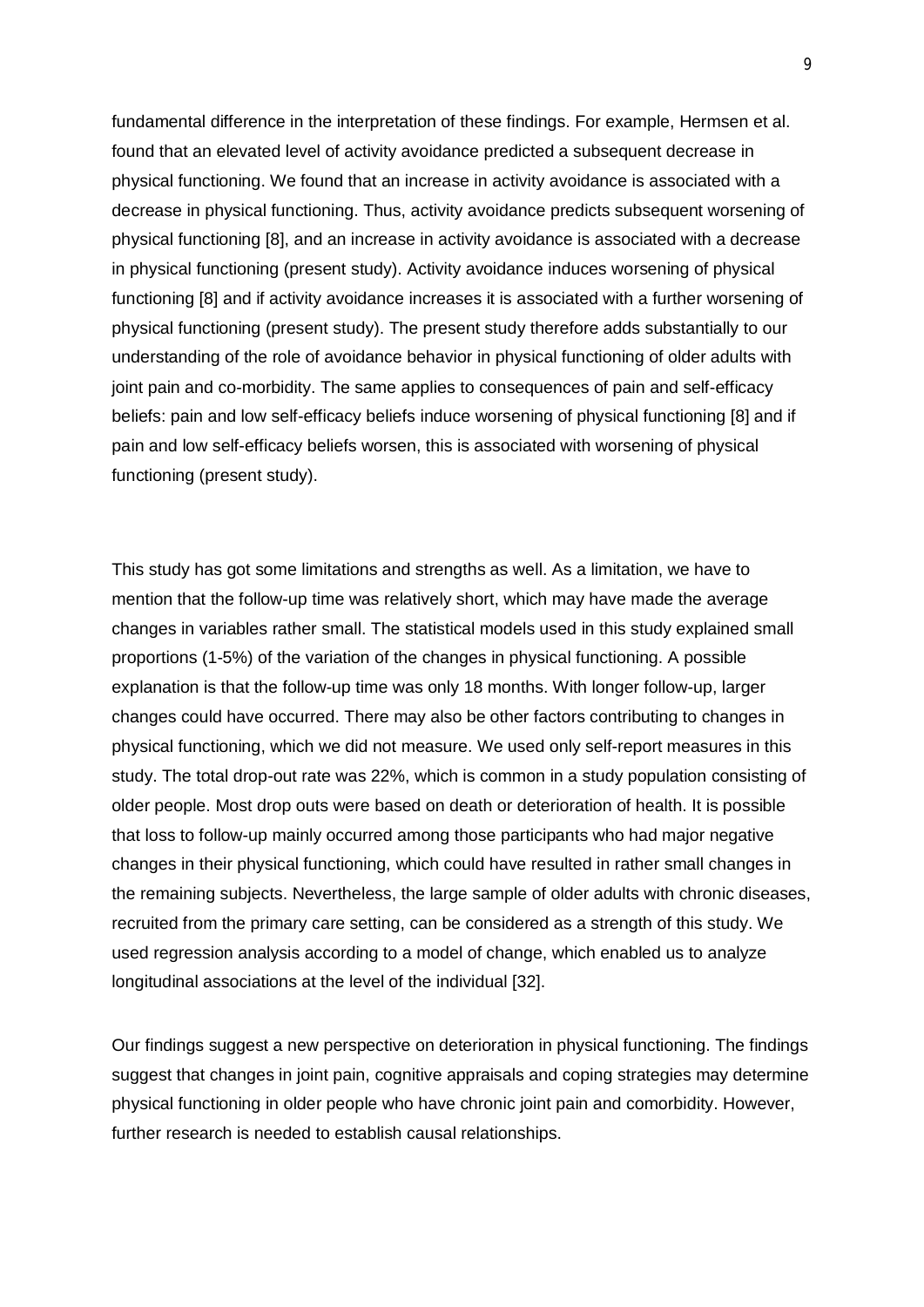### **CONCLUSIONS**

At group level, the changes in physical functioning, pain, cognitive appraisals and coping strategies were small, but there was a notable individual variability in those changes. Increase in pain intensity, in activity avoidance behavior and in negative thoughts about the consequences of joint pain are associated with a decline in physical functioning, while improvement in self-efficacy beliefs is associated with improvement in physical functioning, in older adults with joint pain and chronic diseases in one and a half year follow up.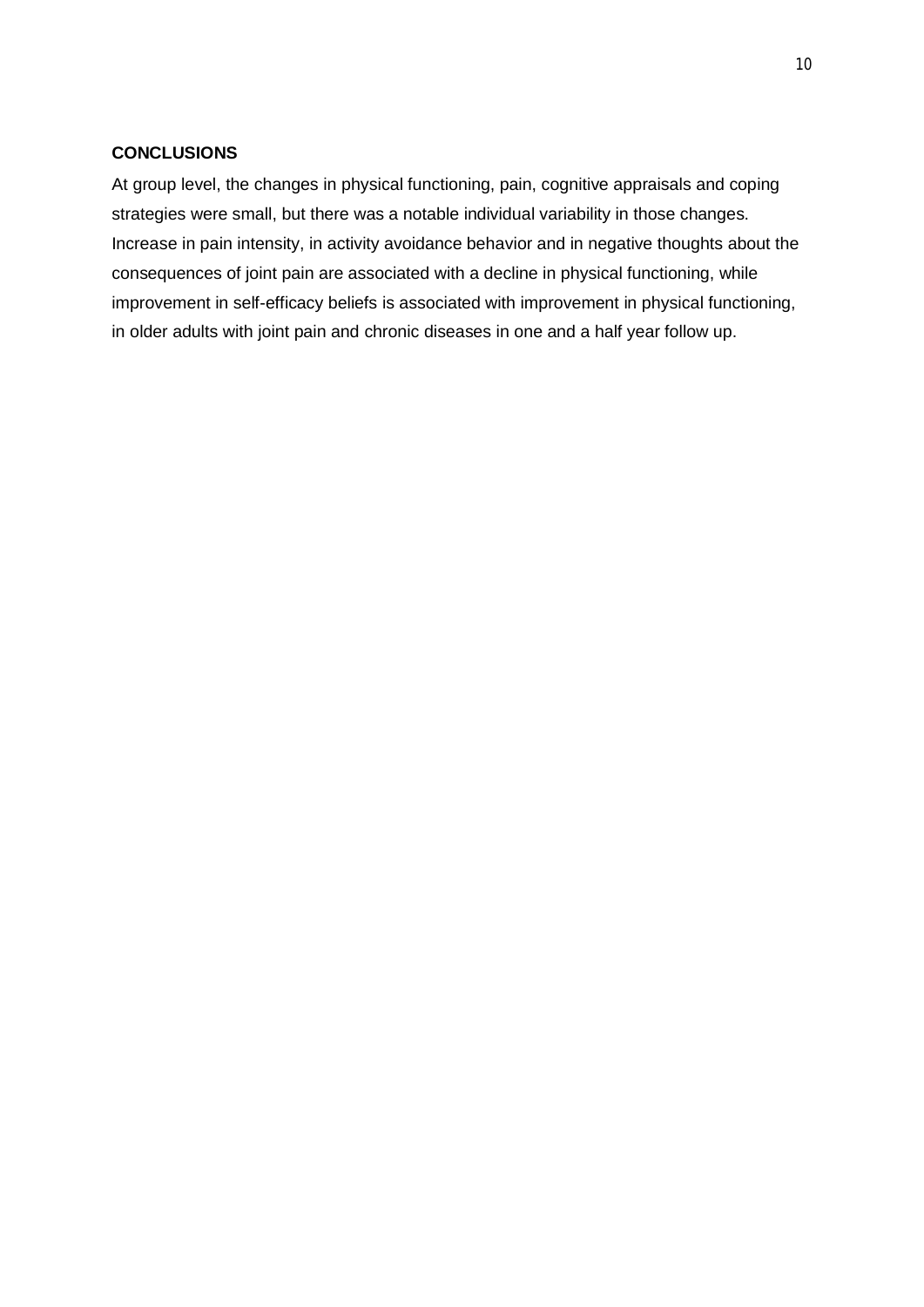#### References

1. Pereira LSM, Sherrington C, Ferreira ML, Tiedemann A, Ferreira PH, Blyth FM, Close JC, Taylor M, Lord SR. Self-reported chronic pain is associated with physical performance in older people leaving aged care rehabilitation. Clinical interventions in aging. 2014;9:259.

2. van den Bussche H, Koller D, Kolonko T, Hansen H, Wegscheider K, Glaeske G, von Leitner EC, Schafer I, Schon G. Which chronic diseases and disease combinations are specific to multimorbidity in the elderly? Results of a claims data based cross-sectional study in Germany. BMC Public Health. 2011;11:101-2458-11-101.

3. Leveille SG, Bean J, Ngo L, McMullen W, Guralnik JM. The pathway from musculoskeletal pain to mobility difficulty in older disabled women. Pain. 2007;128(1):69-77.

4. Hoogendijk EO, van Hout HP, Heymans MW, van der Horst, Henriëtte E, Frijters DH, van Groenou, Marjolein I Broese, Deeg DJ, Huisman M. Explaining the association between educational level and frailty in older adults: results from a 13-year longitudinal study in the Netherlands. Ann Epidemiol. 2014;24(7):538-544. e2.

5. Kroenke K. Patients presenting with somatic complaints: epidemiology, psychiatric co-morbidity and management. International journal of methods in psychiatric research. 2003;12(1):34-43.

6. Stanton A, Revenson T, Tennen H. Health Psychology: Psychological Adjustment to Chronic Disease. Annu. Rev. Psychol. 2007;58:565-592.

7. Lazarus R, Folkman S. Stress, appraisal, and coping: New York: Springer Publishing Company LLC; 1984.

8. Hermsen LA, van der Wouden, Johannes C, Leone SS, Smalbrugge M, van der Horst, Henriëtte E, Dekker J. The longitudinal association of cognitive appraisals and coping strategies with physical functioning in older adults with joint pain and comorbidity: a cohort study. BMC geriatrics. 2016;16(1):1.

9. Rodero B, Casanueva B, Luciano JV, Gili M, Serrano-Blanco A, Garcia-Campayo J. Relationship between behavioural coping strategies and acceptance in patients with fibromyalgia syndrome: elucidating targets of interventions. BMC Musculoskelet Disord. 2011;12:143-2474-12-143.

10. Asenlof P, Soderlund A. A further investigation of the importance of pain cognition and behaviour in pain rehabilitation: longitudinal data suggest disability and fear of movement are most important. Clin Rehabil. 2010;24(5):422-430.

11. Karsdorp PA, Vlaeyen JW. Active avoidance but not activity pacing is associated with disability in fibromyalgia. PAIN. 2009;147(1):29-35.

12. Sardá J, Nicholas MK, Asghari A, Pimenta CA. The contribution of self-efficacy and depression to disability and work status in chronic pain patients: A comparison between Australian and Brazilian samples. European Journal of Pain. 2009;13(2):189-195.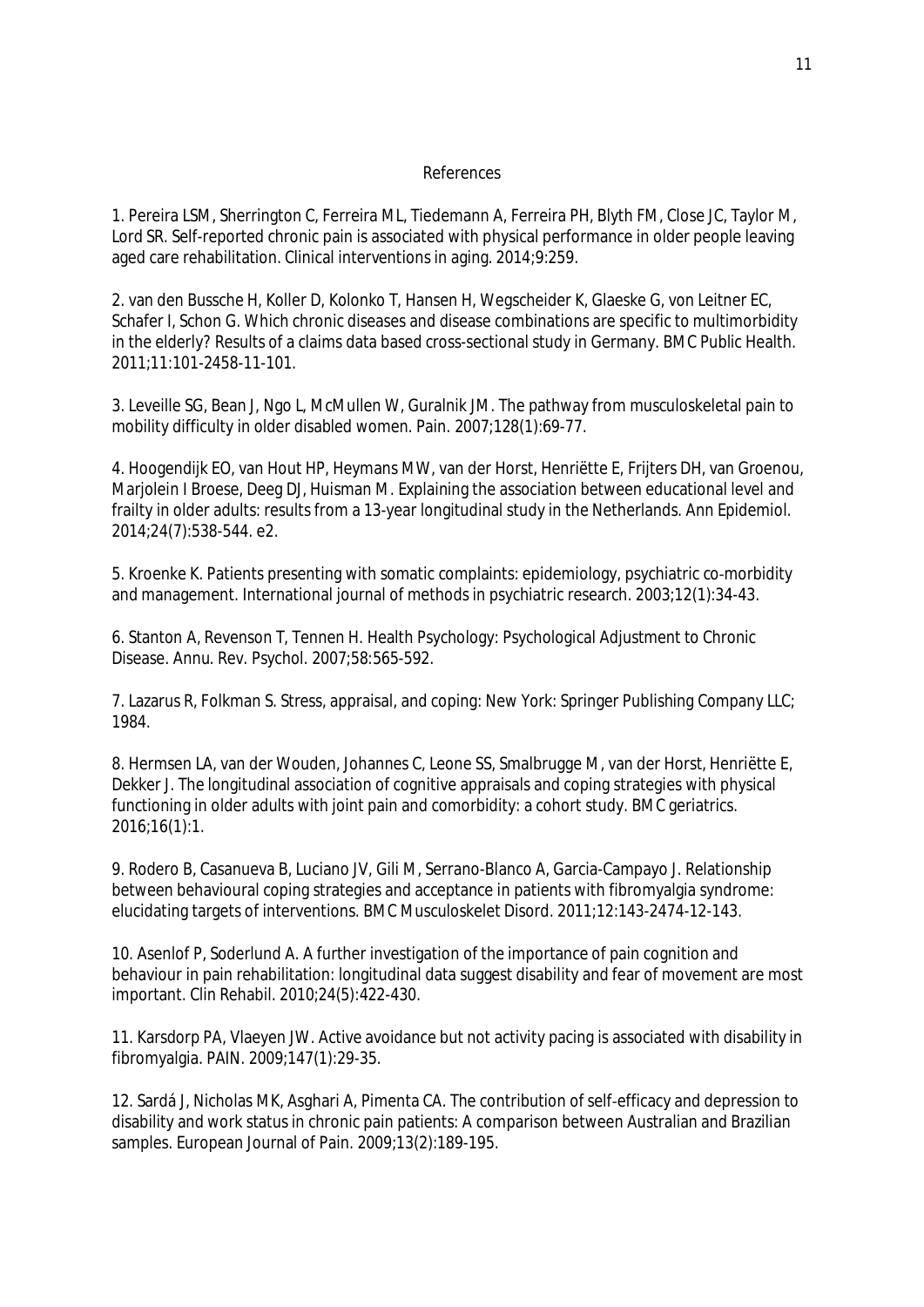13. Mottram S, Peat G, Thomas E, Wilkie R, Croft P. Patterns of pain and mobility limitation in older people: cross-sectional findings from a population survey of 18,497 adults aged 50 years and over. Quality of Life Research. 2008;17(4):529-539.

14. López-Martínez AE, Esteve-Zarazaga R, Ramírez-Maestre C. Perceived social support and coping responses are independent variables explaining pain adjustment among chronic pain patients. The Journal of Pain. 2008;9(4):373-379.

15. Nicholas MK, Asghari A, Blyth FM. What do the numbers mean? Normative data in chronic pain measures. Pain. 2008;134(1):158-173.

16. McCracken LM, Vowles KE, Gauntlett-Gilbert J. A prospective investigation of acceptance and control-oriented coping with chronic pain. J Behav Med. 2007;30(4):339-349.

17. Nicholas MK. The pain self-efficacy questionnaire: Taking pain into account. European Journal of Pain. 2007;11(2):153-163.

18. Osborne TL, Jensen MP, Ehde DM, Hanley MA, Kraft G. Psychosocial factors associated with pain intensity, pain-related interference, and psychological functioning in persons with multiple sclerosis and pain. Pain. 2007;127(1):52-62.

19. Woby SR, Roach NK, Urmston M, Watson PJ. The relation between cognitive factors and levels of pain and disability in chronic low back pain patients presenting for physiotherapy. European Journal of Pain. 2007;11(8):869-877.

20. Linton SJ. A review of psychological risk factors in back and neck pain. Spine. 2000;25(9):1148- 1156.

21. Rapp SR, Rejeski WJ, Miller ME. Physical function among older adults with knee pain: the role of pain coping skills. Arthritis Care & Research. 2000;13(5):270-279.

22. Keefe FJ, Lefebvre JC, Egert JR, Affleck G, Sullivan MJ, Caldwell DS. The relationship of gender to pain, pain behavior, and disability in osteoarthritis patients: the role of catastrophizing. Pain. 2000;87(3):325-334.

23. Somers TJ, Keefe FJ, Pells JJ, Dixon KE, Waters SJ, Riordan PA, Blumenthal JA, McKee DC, LaCaille L, Tucker JM. Pain catastrophizing and pain-related fear in osteoarthritis patients: relationships to pain and disability. J Pain Symptom Manage. 2009;37(5):863-872.

24. Regier NG, Parmelee PA. The stability of coping strategies in older adults with osteoarthritis and the ability of these strategies to predict changes in depression, disability, and pain. Aging & Mental Health. 2015(ahead-of-print):1-10.

25. Hermsen LA, Leone SS, van der Windt DA, Smalbrugge M, Dekker J, van der Horst HE. Functional outcome in older adults with joint pain and comorbidity: design of a prospective cohort study. BMC Musculoskelet Disord. 2011;12:241-2474-12-241.

26. Vander Zee KI, Sanderman R, Heyink JW, de Haes H. Psychometric qualities of the RAND 36-Item Health Survey 1.0: a multidimensional measure of general health status. Int J Behav Med. 1996;3(2):104-122.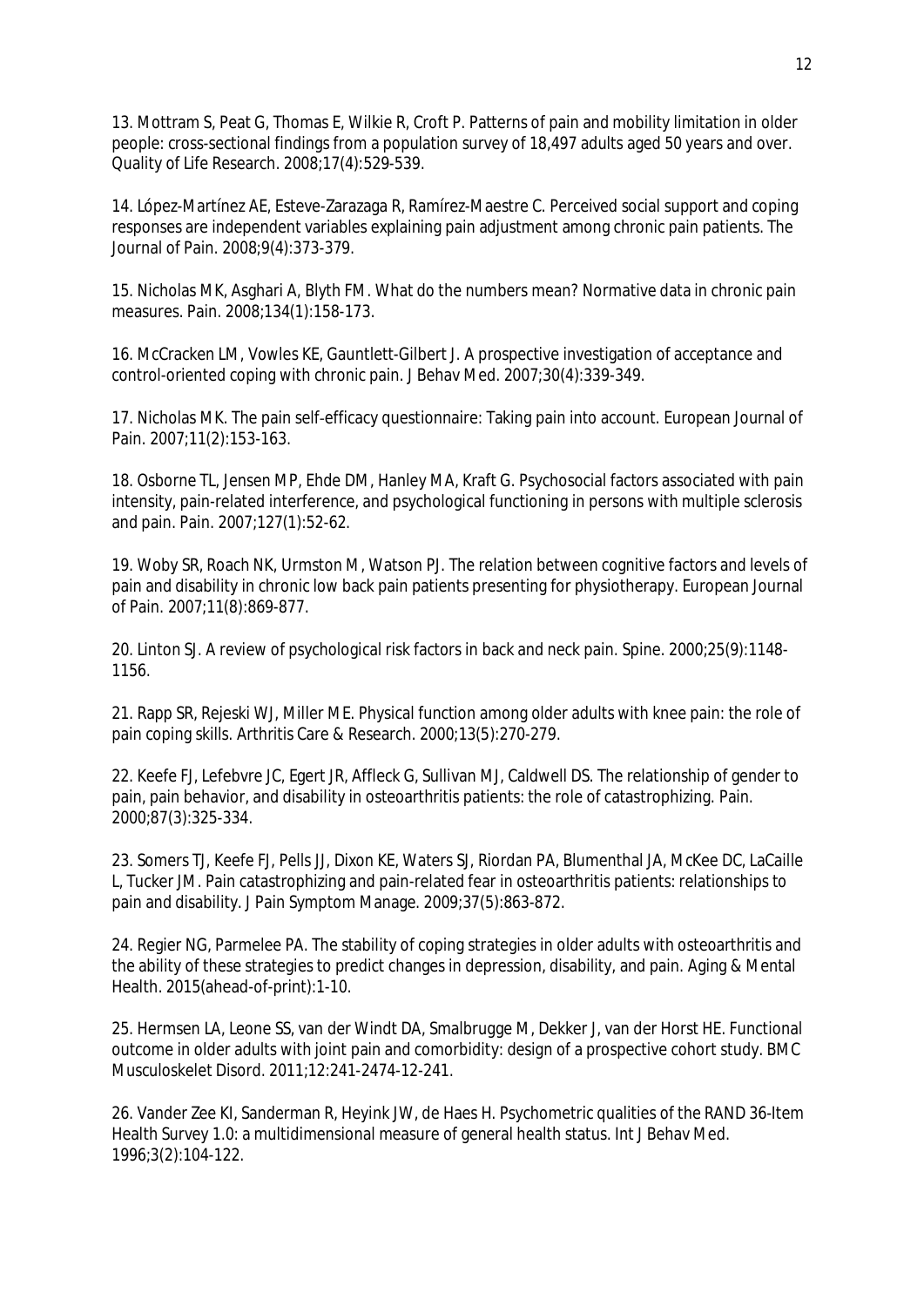27. Smith BH, Penny KI, Purves AM, Munro C, Wilson B, Grimshaw J, Chambers WA, Smith WC. The Chronic Pain Grade questionnaire: validation and reliability in postal research. Pain. 1997;71(2):141- 147.

28. Broadbent E, Petrie KJ, Main J, Weinman J. The brief illness perception questionnaire. J Psychosom Res. 2006;60(6):631-637.

29. Jensen M, Keefe F, Lefebvre J, Romano J, Turner J. One- and two-item measures of pain beliefs and coping strategies. Pain. 2003(104):453-469.

30. Jensen MP, Keefe FJ, Lefebvre JC, Romano JM, Turner JA. One-and two-item measures of pain beliefs and coping strategies. Pain. 2003;104(3):453-469.

31. Kraaimaat FW, Evers AW. Pain-coping strategies in chronic pain patients: psychometric characteristics of the pain-coping inventory (PCI). Int J Behav Med. 2003;10(4):343-363.

32. Twisk JW. Applied longitudinal data analysis for epidemiology: a practical guide: Cambridge University Press; 2013.

33. Pincus T, Vlaeyen JW, Kendall NA, Von Korff MR, Kalauokalani DA, Reis S. Cognitive-behavioral therapy and psychosocial factors in low back pain: directions for the future. Spine (Phila Pa 1976). 2002;27(5):E133-8.

34. Bandura A. Perceived Self-Efficacy in Cognitive Development and Functioning. Educational Psychologist. 1993;28(2):117-148.

35. Benyon K, Hill S, Zadurian N, Mallen C. Coping strategies and self-efficacy as predictors of outcome in osteoarthritis: a systematic review. Musculoskeletal Care. 2010;8(4):224-236.

36. Vlaeyen JW, Linton SJ. Fear-avoidance and its consequences in chronic musculoskeletal pain: a state of the art. Pain. 2000;85(3):317-332.

37. Leeuw M, Goossens ME, Linton SJ, Crombez G, Boersma K, Vlaeyen JW. The fear-avoidance model of musculoskeletal pain: current state of scientific evidence. J Behav Med. 2007;30(1):77-94.

38. Pisters M, Veenhof C, van Dijk G, Dekker J, CARPA Study Group. Avoidance of activity and limitations in activities in patients with osteoarthritis of the hip or knee: a 5 year follow-up study on the mediating role of reduced muscle strength. Osteoarthritis and Cartilage. 2014;22(2):171-177.

39. Holla JF, Sanchez-Ramirez DC, van der Leeden M, Ket JC, Roorda LD, Lems WF, Steultjens MP, Dekker J. The avoidance model in knee and hip osteoarthritis: a systematic review of the evidence. J Behav Med. 2014;37(6):1226-1241.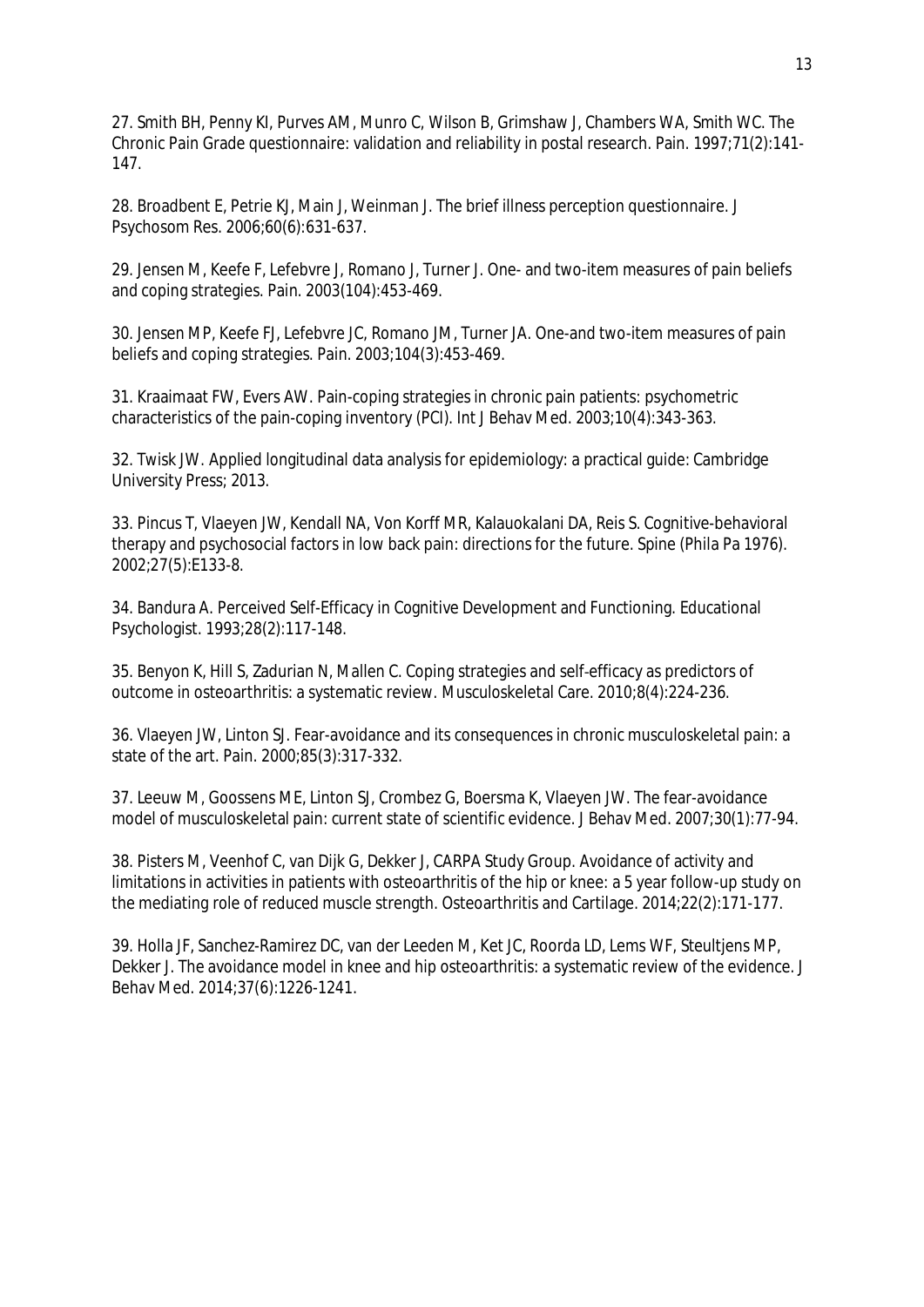|                                               |           | <b>Baseline</b> | $T1-T0$                       | $T2-T1$                        | $T3-T2$                       |
|-----------------------------------------------|-----------|-----------------|-------------------------------|--------------------------------|-------------------------------|
|                                               |           |                 | Mean change (95%CI)           | Mean change                    | Mean change                   |
|                                               | Score     |                 | $N = 364$                     | (95%CI)                        | $(95\%CI)$                    |
|                                               | Range     | $N = 407$       |                               | $N = 331$                      | $N = 313$                     |
| Patient characteristics:                      |           |                 |                               |                                |                               |
| Female, n (%)                                 |           | 254 (62.4)      |                               |                                |                               |
| Age, mean (SD)                                |           | 76.9(6.3)       |                               |                                |                               |
| Living arrangements: living together, n (%)   |           | 242 (59.5)      |                               |                                |                               |
| Number of chronic diseases ≥3, n (%)          |           | 197 (48.4)      |                               |                                |                               |
| Chronic diseases, top 3, n (%):               |           |                 |                               |                                |                               |
| Chronic ischemic heart disease                |           | 254 (62.4)      |                               |                                |                               |
| Diabetes mellitus                             |           | 152 (37.3)      |                               |                                |                               |
| Chronic respiratory disease                   |           | 113 (27.8)      |                               |                                |                               |
| Number of joint pain sites, (1-8), mean (SD)  |           | 4(1.9)          |                               |                                |                               |
| Physical functioning <sup>a</sup> , mean (SD) | $0 - 100$ | 48.7 (25.8)     | $0.74$ (-0.66 to 2.14)        | $-1.56$ ( $-3.11$ to $-0.01$ ) | $-0.82$ ( $-2.48$ to $0.84$ ) |
| Pain intensity, mean (SD)                     | $0 - 100$ | 64.4 (17.3)     | $0.34$ (-1.40 to 2.09)        | $-2.69$ ( $-4.63$ to $-0.76$ ) | 1.05 (-0.78 to 2.88)          |
| Cognitive appraisals, mean (SD):              |           |                 |                               |                                |                               |
| Concerns about pain                           | $0 - 10$  | 5.5(3.0)        | $-0.05$ ( $-0.3$ to 0.23)     | $-0.19$ ( $-0.48$ to $0.10$ )  | $0.04$ ( $-0.27$ to $0.34$ )  |
| Consequences of pain                          | $0 - 10$  | 5.3(2.7)        | $-0.22$ ( $-0.44$ to $0.01$ ) | $-0.01$ ( $-0.24$ to 0.22)     | $-0.01$ ( $-0.24$ to 0.23)    |
| <b>Emotional representations</b>              | $0 - 10$  | 4.2(3.0)        | $0.18$ (-0.10 to 0.47)        | $-0.32$ ( $-0.61$ to $-0.03$ ) | $0.06$ (-0.21 to 0.23)        |
| Self-efficacy beliefs <sup>a</sup>            | $6 - 60$  | 33.8 (12.5)     | 0.28 (-0.77 to 1.33)          | 0.64 (-0.15 to 0.28)           | $0.05$ (-1.09 to 1.19)        |
| Pain catastrophizing                          | $0-6$     | 1.8(1.5)        | 0.17 (0.0003 to 0.34)         | $-0.07$ $(-0.24$ to $0.10)$    | 0.007 (-0.16 to 0.18)         |
| Coping strategies, mean (SD):                 |           |                 |                               |                                |                               |
| Ignoring pain <sup>a</sup>                    | $0-6$     | 2.9(1.4)        | $-0.006$ $(-0.20$ to $0.19)$  | 0.04 (-0.15 to 0.23)           | $-0.11$ $(-0.30$ to $0.09)$   |
| Positive self-statement <sup>a</sup>          | $0-6$     | 3.5(1.8)        | $-0.10$ ( $-0.30$ to $0.09$ ) | $-0.16$ ( $-0.34$ to $0.05$ )  | $0.03$ (-0.18 to 0.24)        |
| Increasing activity levels <sup>a</sup>       | $0-6$     | 3.4(1.7)        | $0.09$ (-0.10 to 0.28)        | 0.02 (-0.16 to 0.20)           | $-0.14$ ( $-0.33$ to $0.05$ ) |
| Activity avoidance behavior                   | $5 - 20$  | 12.2(3.5)       | $-0.04$ ( $-0.38$ to $0.30$ ) | 0.28 (-0.06 to 0.62)           | -0.11 (-0.47 to 0.24)         |

**Table 1.** Patient characteristics (N=407) in baseline and changes in physical functioning scores, pain intensity, cognitive appraisals and coping strategies.

a higher score is positive

n=frequency, SD=standard deviation, T0=baseline, T1=6-month follow up, T2=12-month follow-up, T3=18-month follow-up